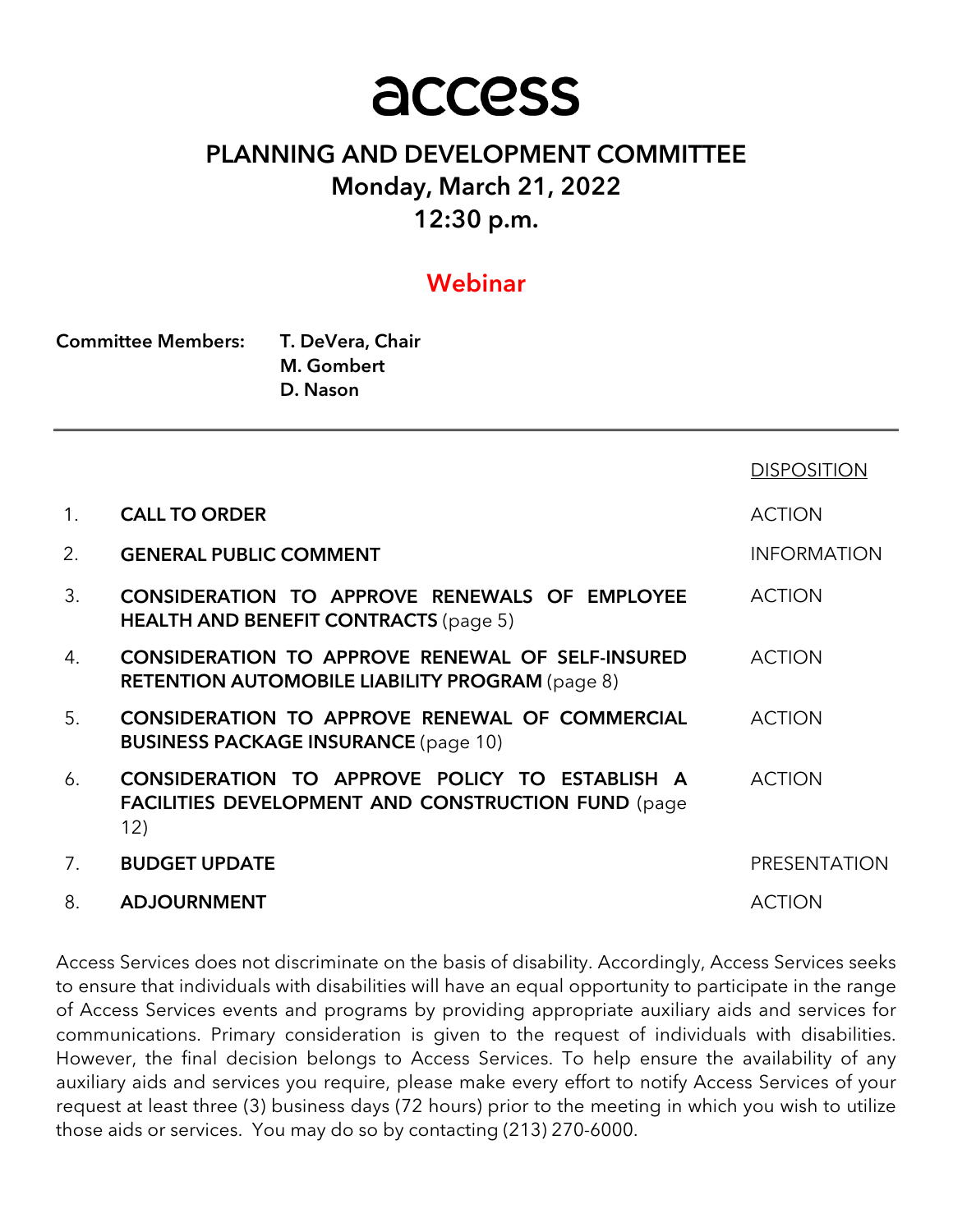Note: Access Services Board committee meetings are held pursuant to the Ralph M. Brown Act [Cal. Gov. Code §54950] and are open to the public. The public may view and obtain all written information supporting this agenda provided to the Board committee both initially and supplementally prior to the meeting at the agency's offices located at 3449 Santa Anita Avenue, El Monte, California and on its website at http://accessla.org. Documents, including Power Point handouts distributed to the Board committee members by staff or Board committee members at the meeting, will simultaneously be made available to the public. Three opportunities are available for the public to address the Board committee during a Board committee meeting: (1) before closed session regarding matters to be discussed in closed session, (2) before a specific agendized item is debated and voted upon and (3) during the time allotted for general public comment. The exercise of the right to address the Board committee is subject to restriction as to time and appropriate decorum. All persons wishing to make public comment must fill out a goldenrod Public Comment Form and submit it to the Secretary of the Board. Public comment is generally limited to three (3) minutes per speaker and the total time available for public comment may be further limited at the discretion of the Chairperson. Persons whose speech is impaired such that they are unable to address the Board at a normal rate of speed may request an accommodation of a limited amount of additional time from the Chair but only by checking the appropriate box on the Public Comment Form. Granting such an accommodation is at the discretion of the Chair. The Board committee cannot and will not respond during the meeting to matters raised under general public comment. Pursuant to provisions of the Brown Act governing these proceedings, no discussion or action may be taken on these matters unless they are listed on the agenda, or unless certain emergency or special circumstances exist. However, the Board committee may direct staff to investigate and/or schedule certain matters for consideration at a future Board committee meeting and staff may respond to all public comments in writing prior to the next Board committee meeting.

## Commitment to Civility

To assure civility in its public meetings, staff and the public are also encouraged to engage in respectful dialog that supports freedom of speech and values diversity of opinion. To achieve compliance with these Rules, Directors, staff, and the public are encouraged to:

- Create an atmosphere of respect and civility where Directors, staff, and the public are free to express their ideas;
- Establish and maintain a cordial and respectful atmosphere during discussions;
- Foster meaningful dialogue free of personal attacks;
- Listen with an open mind to all information, including dissenting points of view, regarding issues presented to the Board;
- Recognize that it is sometimes difficult to speak at Board meetings, and out of respect for each person's feelings, allow others to have their say without comment, including booing, whistling or clapping; and
- Adhere to speaking time limit.

Alternative accessible formats are available upon request.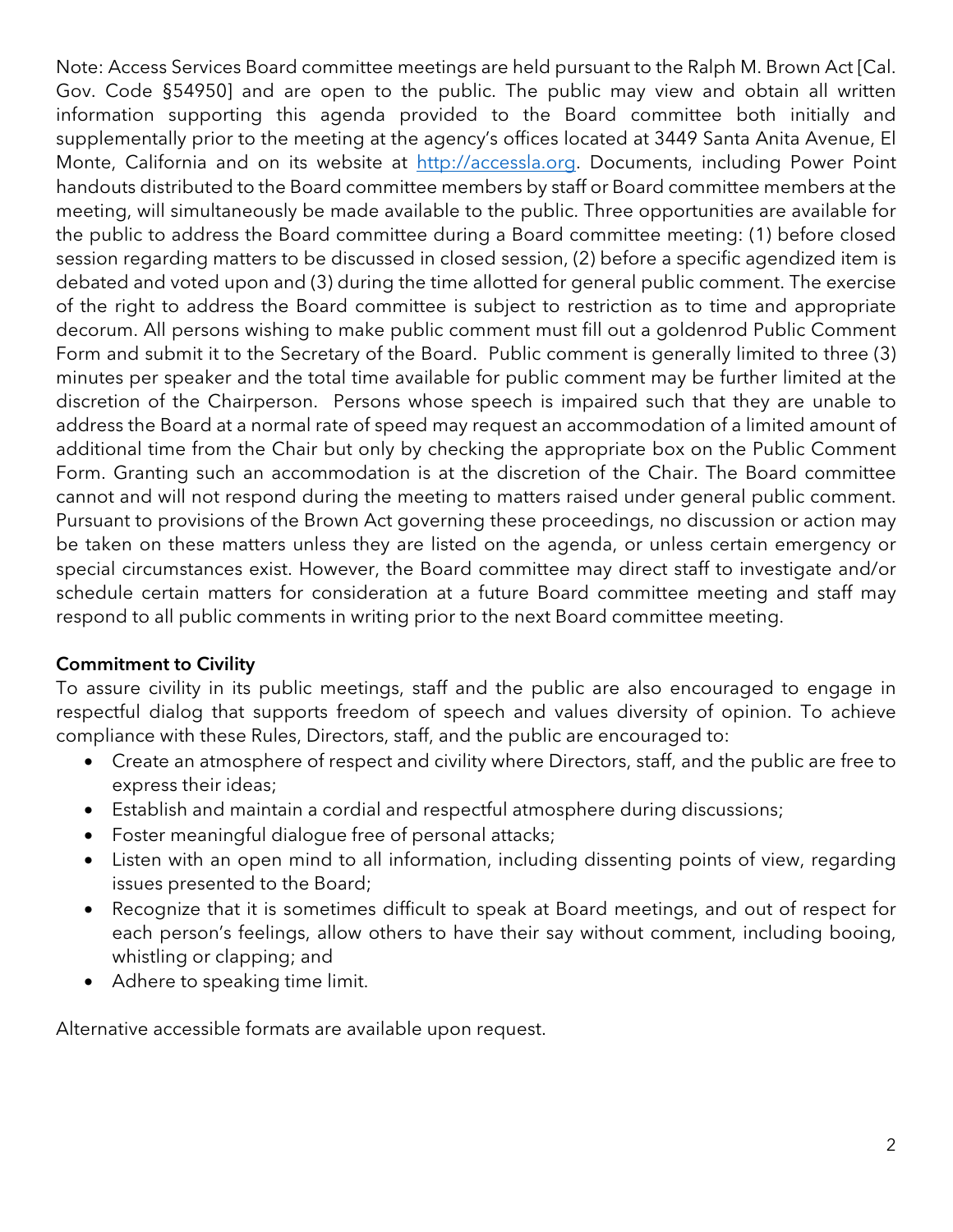## \*NOTE

## NOTICE OF ALTERNATIVE PUBLIC COMMENT PROCEDURES

Pursuant to temporary revised Brown Act requirements, Board committee members will be participating via webinar. The public may submit written comments on any item on the agenda - 1) through email by addressing it to - board@accessla.org or 2) via US Postal mail by addressing it to - Access Services Board Comments, PO Box 5728, El Monte CA 91734. Please include your name, item number and comments in the correspondence. Comments must be submitted/received no later than 9:00 am on Monday, March 21, 2022 so they can be read into the record as appropriate.

The public may also participate via the Zoom webinar link, or by teleconference. Please review the procedures to do so as follows –

How to Provide Public Comment in a Board Meeting via Zoom

Online

- 1. Click the Zoom link for the meeting you wish to join. Meeting information can be found at: https://accessla.org/news\_and\_events/agendas.html. Make sure to use a current, up-to-date browser: Chrome 30+, Firefox 27+, Microsoft Edge 12+, or Safari 7+. Certain functionality may be disabled in older browsers including Internet Explorer. You may also use this direct link https://us06web.zoom.us/j/82760179209
- 2. Enter an email address and your name. Your name will be visible online while you are speaking.
- 3. When the Committee Chair calls for the item on which you wish to speak, click on "raise hand." Speakers will be notified shortly before they are called to speak. Mute all other audio before speaking. Using multiple devices can cause audio feedback.
- 4. Please note that the "Chat" feature is an accessibility tool for comments on items by committee members and the general public attendees who need to use this tool. If you cannot use the "raise hand" feature, then please submit a written comment as outlined above.
- 5. When called, please limit your remarks to three minutes. An audio signal will sound at the threeminute mark and the Chair will have the discretion to mute you at any point after that. After the comment has been given, the microphone for the speaker's Zoom profile will be muted.

Note: Members of the public will not be shown on video.

By phone

- 1. Call the Zoom phone number and enter the webinar ID for the meeting you wish to join. Meeting information can be found at: https://accessla.org/news\_and\_events/agendas.html
- 2. You can also call in using the following information Dial (for higher quality, dial a number based on your current location): US: +1 669 900 6833 or +1 346 248 7799 or +1 253 215 8782 or +1 301 715 8592 or +1 312 626 6799 or +1 929 205 6099 or 888 788 0099 (Toll Free) or 833 548 0276 (Toll Free) or 833 548 0282 (Toll Free) or 877 853 5247 (Toll Free) Webinar ID: 827 6017 9209
- 3. When the Committee Chair calls for the item on which you wish to speak, press \*9 to raise a hand. Speakers will be notified shortly before they are called to speak. Speakers will be called by the last four digits of their phone number. Please note that phone numbers in their entirety will be visible online while speakers are speaking.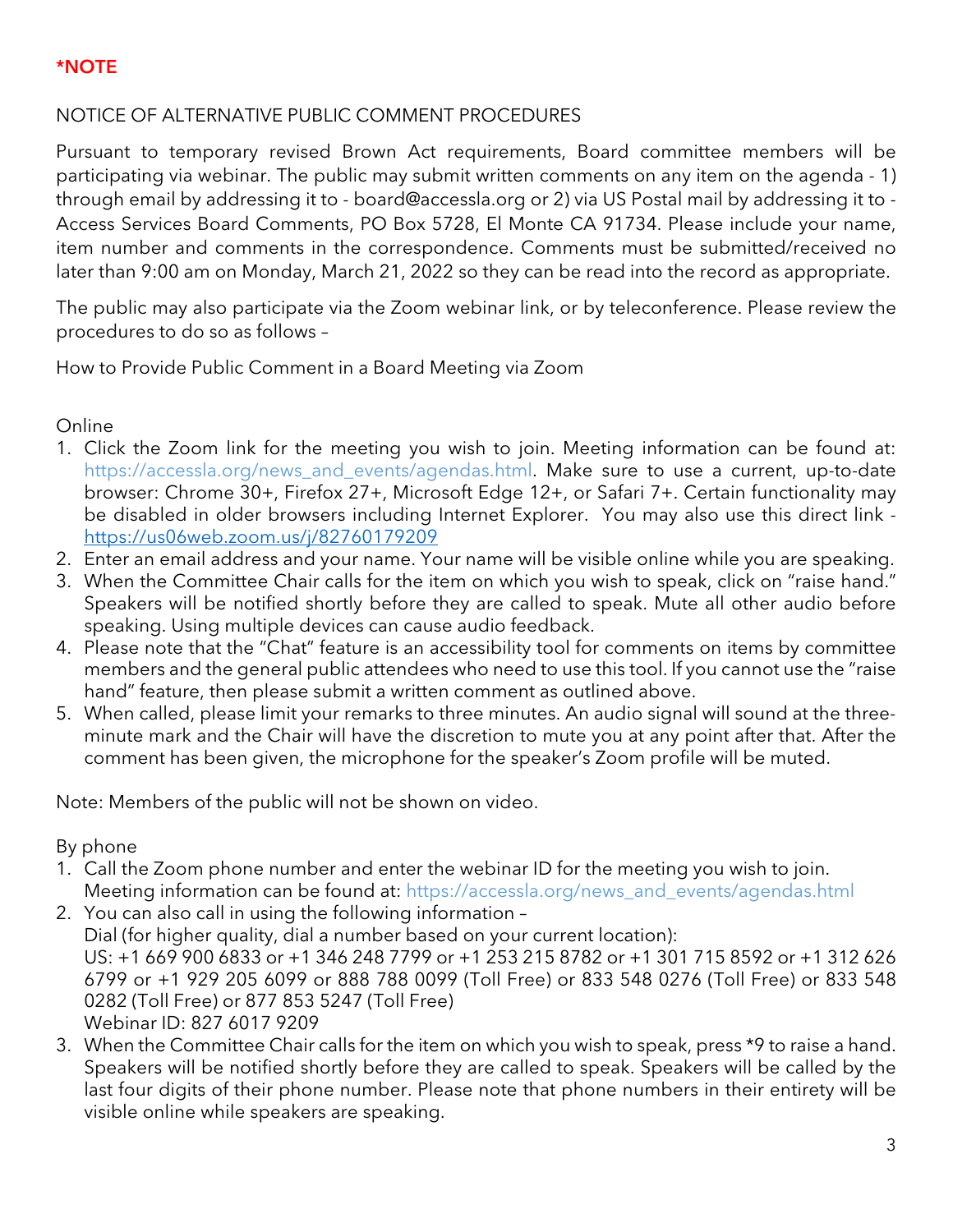- 4. If you cannot use the "raise hand" feature, the please submit a written comment as outlined above.
- 5. When called, please state your name and limit your remarks to three minutes. An audio signal will sound at the three-minute mark and the Chair will have the discretion to mute you at any point after that. After the comment has been given, the microphone for the speaker's Zoom profile will be muted.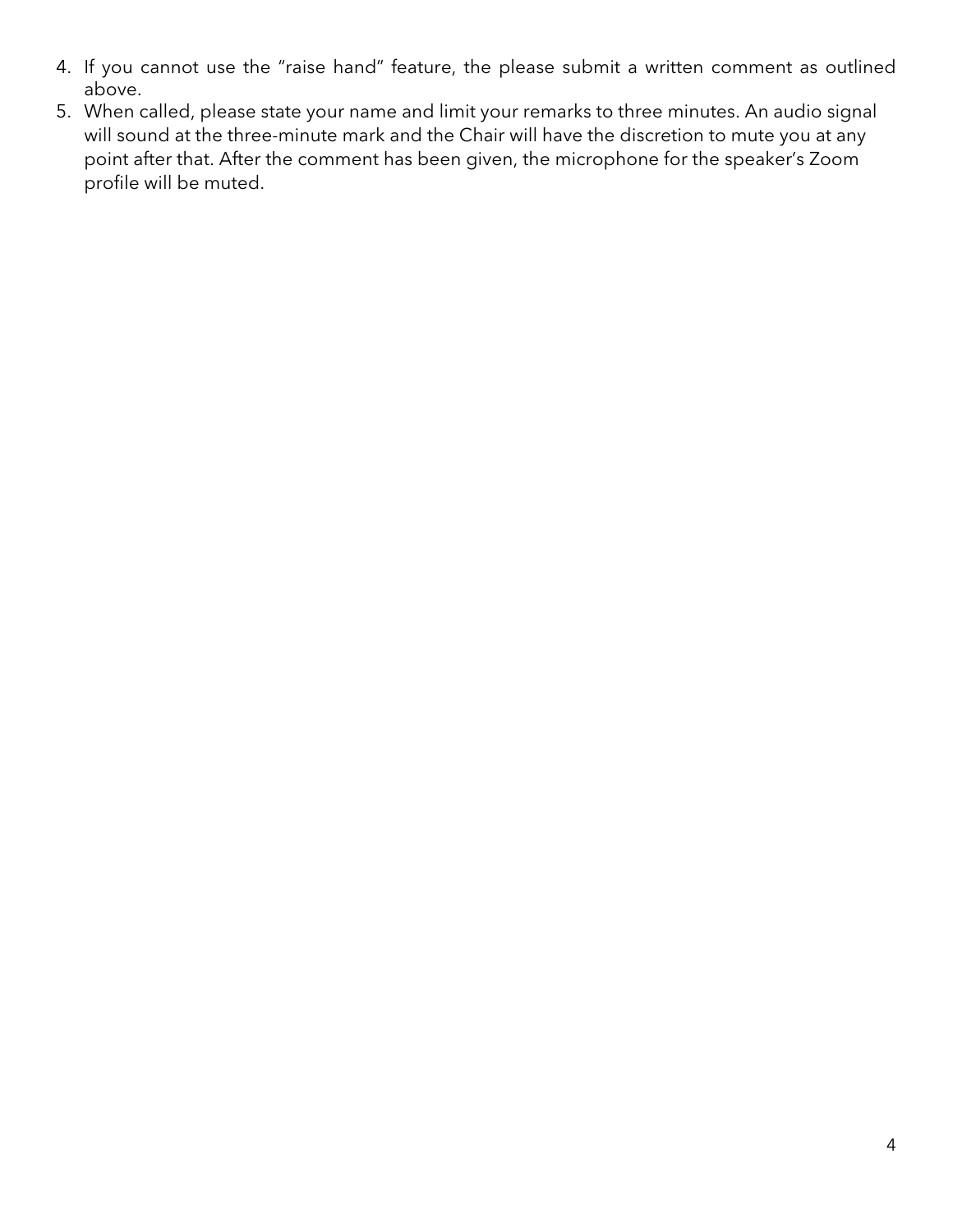## FROM: ELIZABETH ZAMBRANO, MANAGER OF HUMAN RESOURCES F SCOTT JEWELL, DIRECTOR OF ADMINISTRATION

## RE: CONSIDERATION TO APPROVE RENEWALS OF EMPLOYEE HEALTH AND BENEFIT **CONTRACTS**

#### ISSUE:

The current Access Services employee benefit insurance policies for medical, dental, vision, life and long-term disability will expire on June 30, 2022. The Board must approve a benefit plan so that employee benefits are in place for the next fiscal year starting July 1, 2022.

#### RECOMMENDATION

Approve the employee benefit insurance policies for the period of July 1, 2022 through June 30, 2023 at a cost not to exceed \$1,152,541.

#### IMPACT TO BUDGET

The costs for these policies (\$1,019,447 for the medical policy and \$133,094 for all other Access sponsored policies), is a 5% increase over the current year and will be included in the proposed FY2022/23 budget. The funding for these policies comes from local funds.

The amount requested for approval is an estimate based on information obtained from our insurance broker at the time this Board item was prepared. Since quotes are generally not available until the date of the actual policy renewal, it is possible that the actual cost of the premiums will be lower than the stated estimate.

#### ALTERNATIVES CONSIDERED

Access' insurance broker, SullivanCurtisMonroe (SCM), is in the process of conducting a comprehensive market survey. The current Kaiser plan will likely be the most cost advantageous to Access but additional plans may be offered if similar benefits can be provided.

#### EFFECT OF APPROVAL OF STAFF RECOMMENDATION:

If this staff recommendation is approved by the Board, the staff will be authorized, but not required, to negotiate and enter into a renewal of the existing Kaiser Health Care or similar health plan and modify Access' existing vision, dental, and other benefit plans in accordance with terms, conditions and costs that are no less favorable to Access than those proposed herein. Access would not be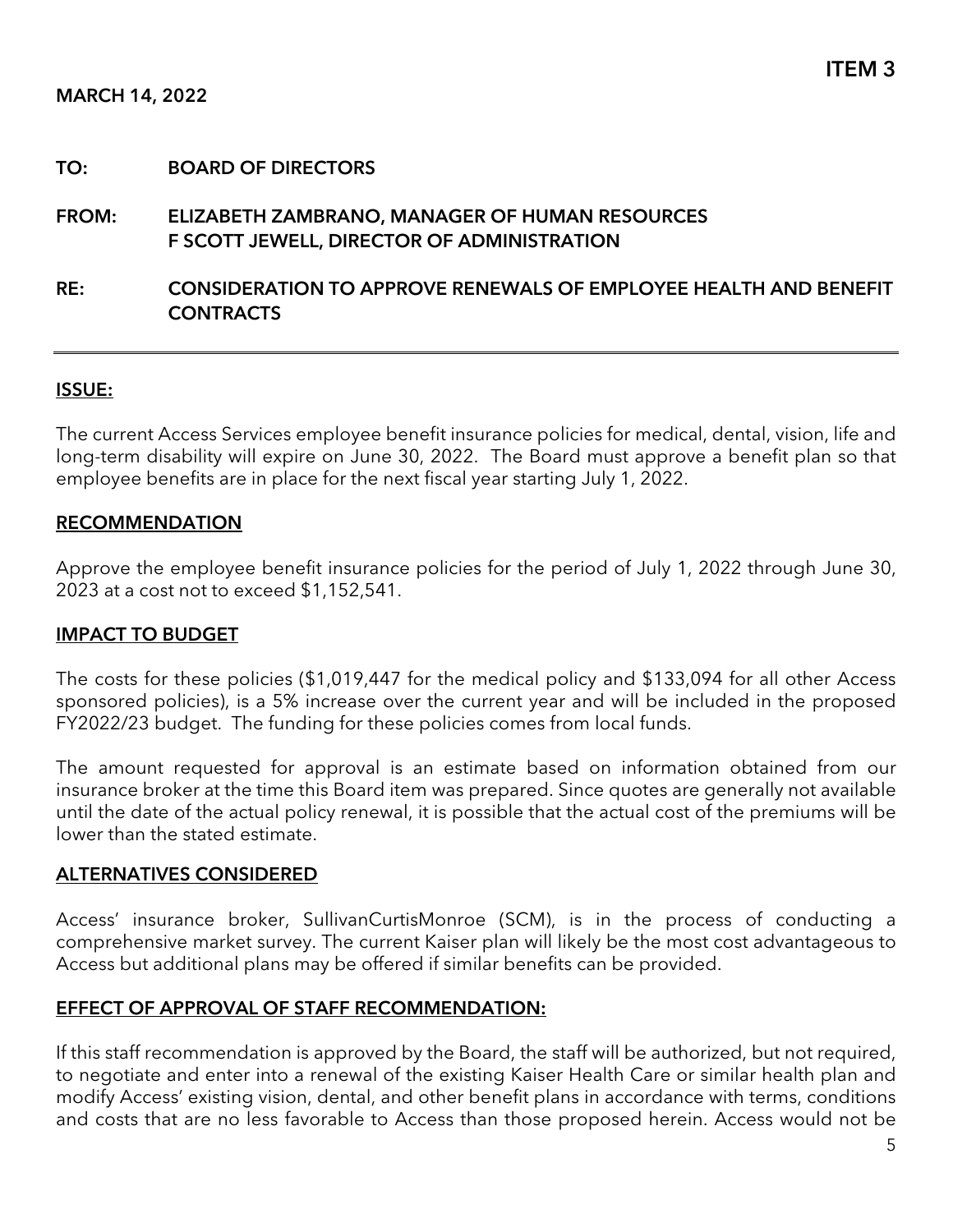legally bound to the renewal or modifications unless it is incorporated into a formal written agreement executed by all parties thereto and approved as to form by this entity's legal counsel.

## BACKGROUND

Access Services (Access) offers a comprehensive package of employee benefits. Coverage of insurance begins the first day of the month after 30 days of employment. All full-time staff employees and their eligible dependents may participate in Access' comprehensive health coverage. These benefits include the following:

#### Comprehensive Health Insurance - Kaiser-Permanente (HMO & PPO)

Participants may choose coverage for themselves and any eligible dependents, or to opt-out of the plan if they are covered by another employer sponsored plan. Staff is also exploring offering a similar level and cost plan to provide more options for staff in terms of comprehensive health insurance.

Access pays 90% of the entire premium cost for HMO or 80% of the entire premium for PPO coverage for both employee and eligible dependents up to limits established by the Board of Directors.

## Dental Insurance

The Prepaid Dental Benefit (DHMO) option provides basic care at no charge to the employee and other services at a low co-payment.

Indemnity Dental Benefits (DPO) option provides basic care at no charge to the employee and other services at a payment of 90% on most usual and customary charges up to \$1,500 per year.

#### Vision Insurance

Comprehensive vision insurance (PPO) covers frames, lenses, contact lenses and exams.

## Chiropractic Insurance

PPO Chiropractic coverage provides up to 20 visits per calendar year.

#### Life and Long-Term Disability Insurance

Employer-paid Life Insurance provides an amount equal to the employee's annual salary. Premiums are 100% paid by Access for employees; dependents are not eligible for this benefit. Employees may choose additional voluntary life insurance and pay the premiums through payroll deductions.

Employer-paid Long Term Disability Insurance provides up to 66% of salary for employees unable to work after a 90-day waiting period. Premiums are 100% paid by Access for employees; dependents are not eligible for this benefit.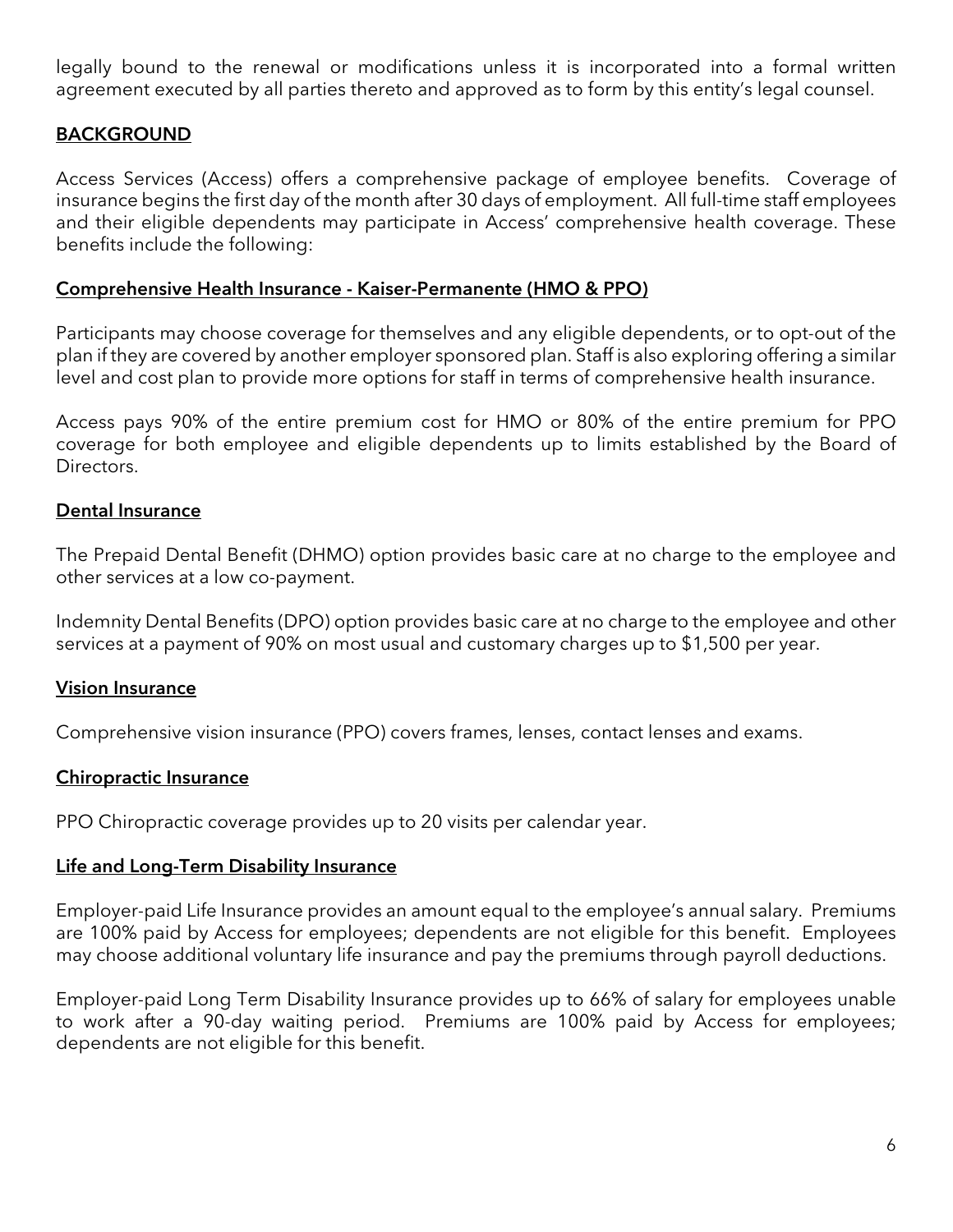## Long Term Care

Employer paid Long Term Care Insurance provides basic coverage of \$2,000 per month for qualified confinement to a skilled nursing facility. See plan for details. Employees may choose additional coverage choices and pay the premiums through payroll deductions.

## Supplemental Insurance

Employees may choose any of several voluntary supplemental insurance policies, and pay for the premiums via payroll deduction. Employees may opt for supplemental insurance at any time.

## Flexible Spending Accounts

Access participates in Flexible Spending Accounts (FSA) as regulated by the Internal Revenue Service. Employees are able to participate in an FSA when they become benefit eligible (1st of the month following 30 days of hire) and during the open enrollment period (effective as of July 1 each year).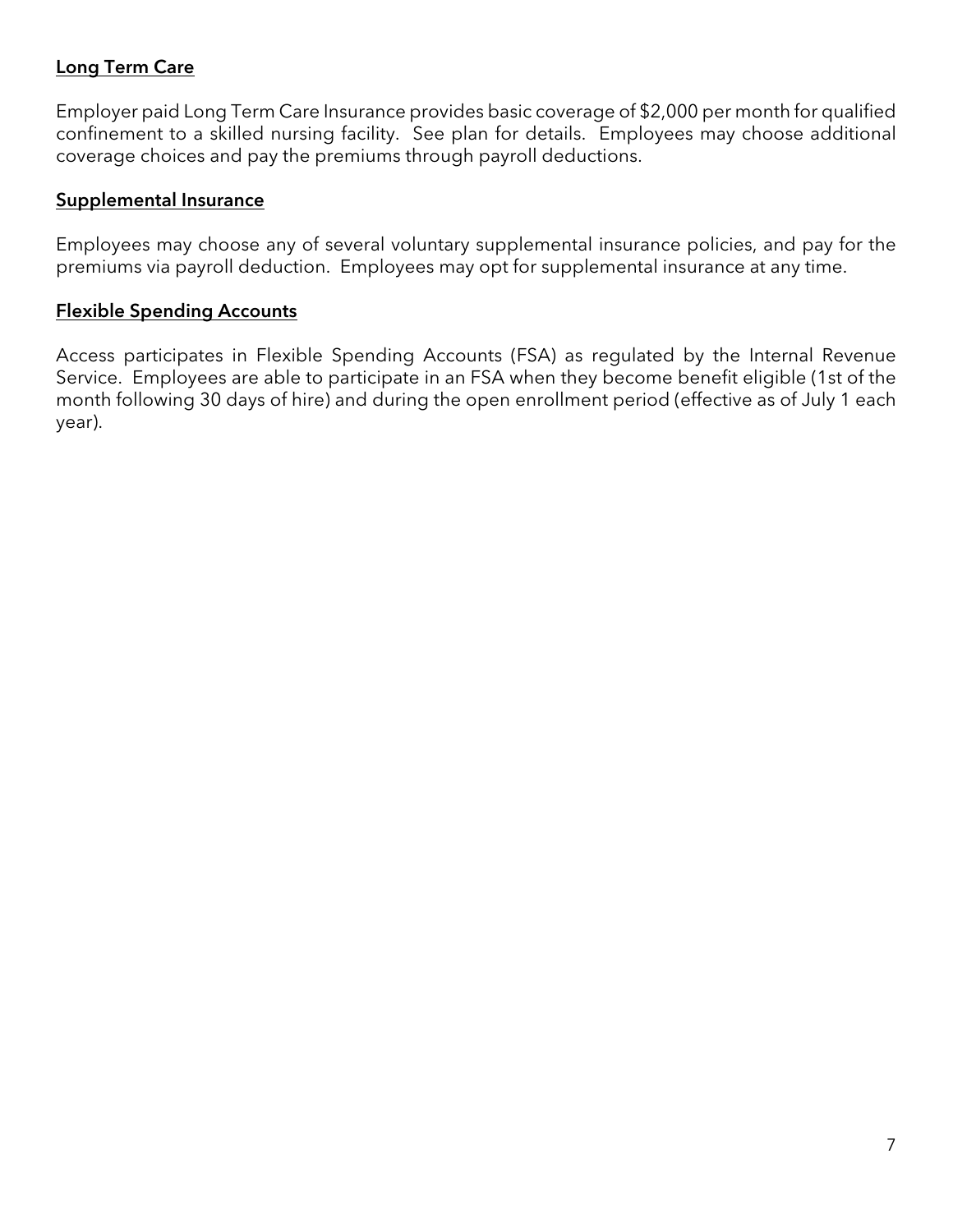### FROM: HECTOR RODRIGUEZ, DEPUTY EXECUTIVE DIRECTOR

## RE: CONSIDERATION TO APPROVE RENEWAL OF SELF-INSURED RETENTION AUTOMOBILE LIABILITY PROGRAM

#### ISSUE:

Board approval is requested to continue the Self-Insured Retention (SIR) program for all automobile liability claims up to \$100,000 per claim.

#### RECOMMENDATION:

Authorize staff to continue a \$100,000 Self-Insured Retention program with estimated liability of \$1,940,000 that will be determined in accordance with GASB Statement No. 10 as required for public entities.

#### IMPACT ON BUDGET:

Based on projected actuarial studies to be performed by Aon Risk Solutions, it is expected that this program may have a projected total cost of claims within the SIR of up to \$1,940,000 for FY 2022/23. The final cost will depend on the actual loss history over the policy period. For example, claims so far for the FY2021/22 year are projected to be \$616,238, far below the actuarial projection of \$1,848,000. (This estimate is subject to change depending on claims experienced through June 20, 2022.)

Aggregate stop loss insurance will be procured in order to limit SIR exposure. The aggregate insurance will become effective only when Access has paid \$3,500,000 in claims.

This program and the other layers of insurance have all been included in the draft budget for Fiscal Year 2022/23.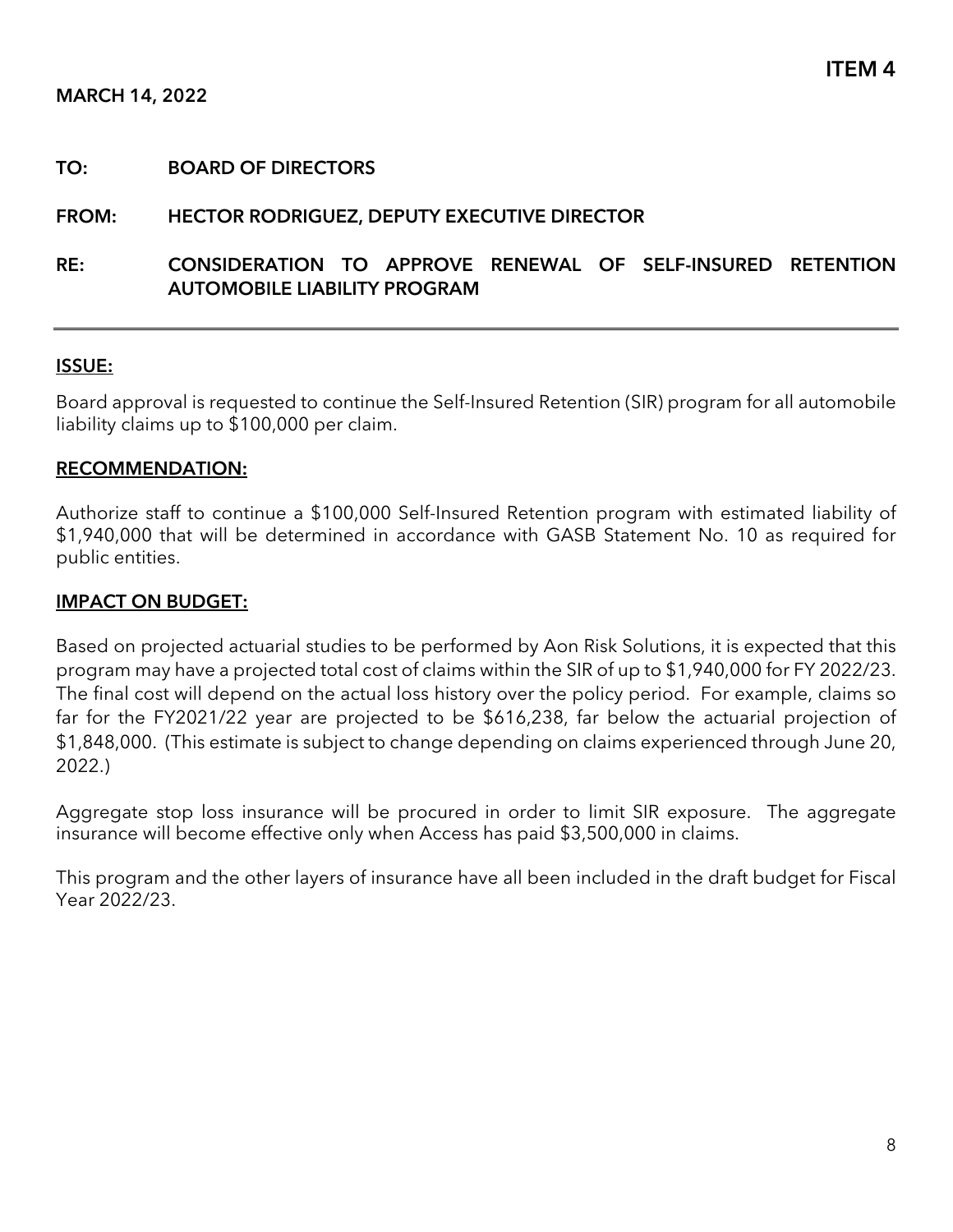## ALTERNATIVES CONSIDERED:

Staff believes the SIR structure, in combination with our safety program, has been successful and no alternatives have been considered.

## BACKGROUND:

The proposal with an SIR and cost sharing of total claims was developed by our insurance brokers, SullivanCurtisMonroe. The centralization and control of the insurance program by Access and its contracted Third Party Administrator (CorVel) has allowed Access to better manage and resolve claims against the Agency. The data for the actuarial study consists of data for claims incurred from June 21, 2009 to date gathered from CorVel. The requested SIR liability limit is an increase from the current year's limit of \$1,848,000.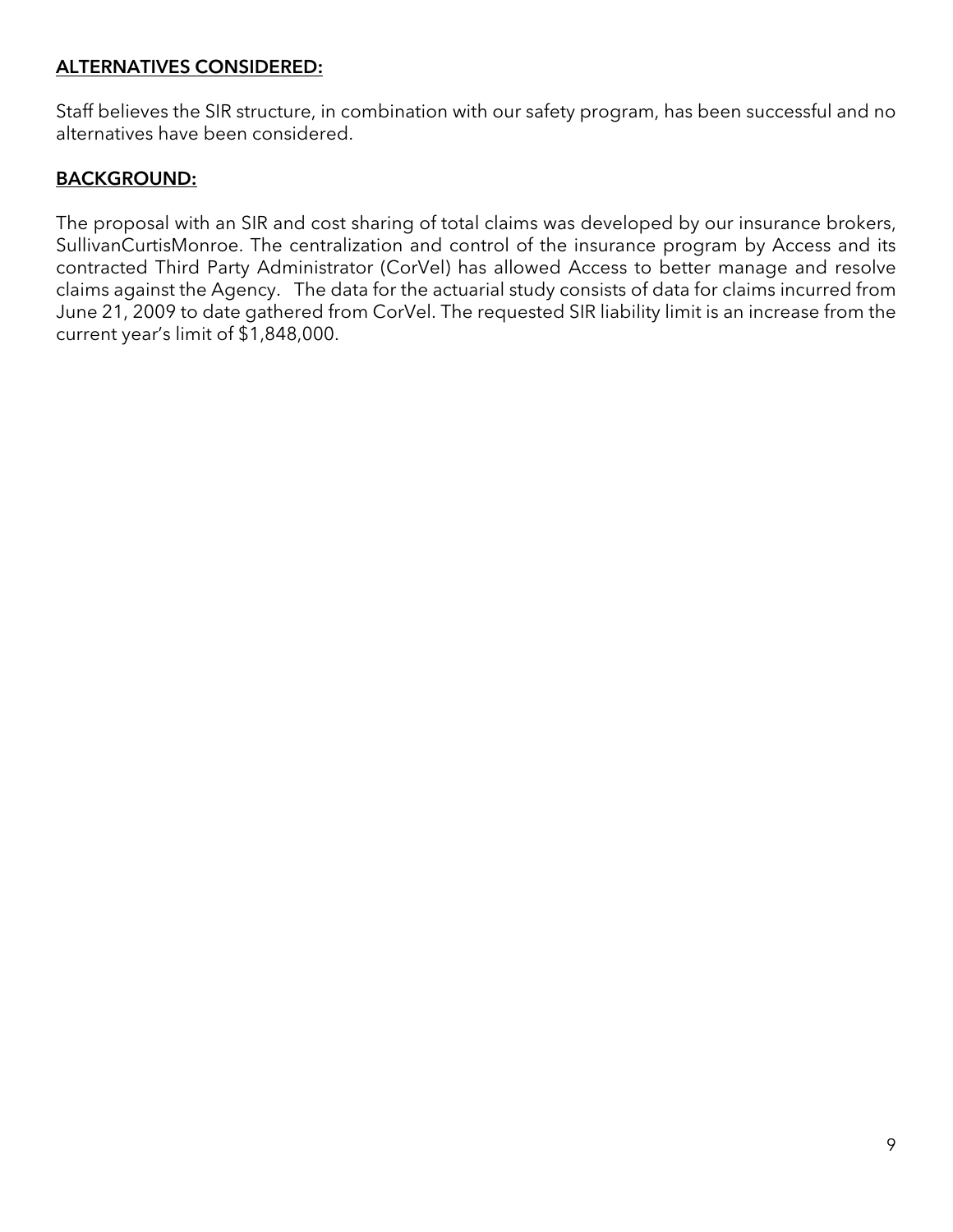#### FROM: HECTOR RODRIGUEZ, DEPUTY EXECUTIVE DIRECTOR

## RE: CONSIDERATION TO APPROVE RENEWAL OF COMMERCIAL BUSINESS PACKAGE **INSURANCE**

#### ISSUE:

In order to continue the Access Self-Insured Retention (SIR) program, Board approval is necessary to authorize the renewal of insurance policies consisting of Excess Business Auto for revenue service vehicles, Commercial General Liability, Commercial Umbrella Liability, and Aggregate Stop Loss Coverage.

The insurance layers in Access' program are currently structured as follows:

| SIR up to           |                 | \$100,000    |
|---------------------|-----------------|--------------|
| Primary Layer       | \$100,000<br>to | \$1,100,000  |
| <b>First Excess</b> | $$1,100,000$ to | \$11,100,000 |
| Second Excess       | \$11,100,000 to | \$26,100,000 |
| Third Excess        | \$26,100,000 to | \$51,100,000 |

The Primary Automobile Layer is covered by a policy with James River Insurance Company that expires on June 20, 2023 and staff has asked Access' insurance broker, SullivanCurtisMonroe, for pricing on extending the existing policy with James River through June 20, 2024.

The three excess layers above the primary layer will expire on June 20, 2022, and therefore require Board action to extend to June 20, 2023.

#### RECOMMENDATION:

Authorize the Executive Director to:

- Enter into a one-year policy agreement with James River Insurance Company for primary insurance coverage from June 21, 2023 through June 20, 2024;
- Enter into a one-year policy agreement with James River Insurance Company for the first excess layer;
- Enter into a one-year policy agreement with Scottsdale Insurance Company for the second excess layer;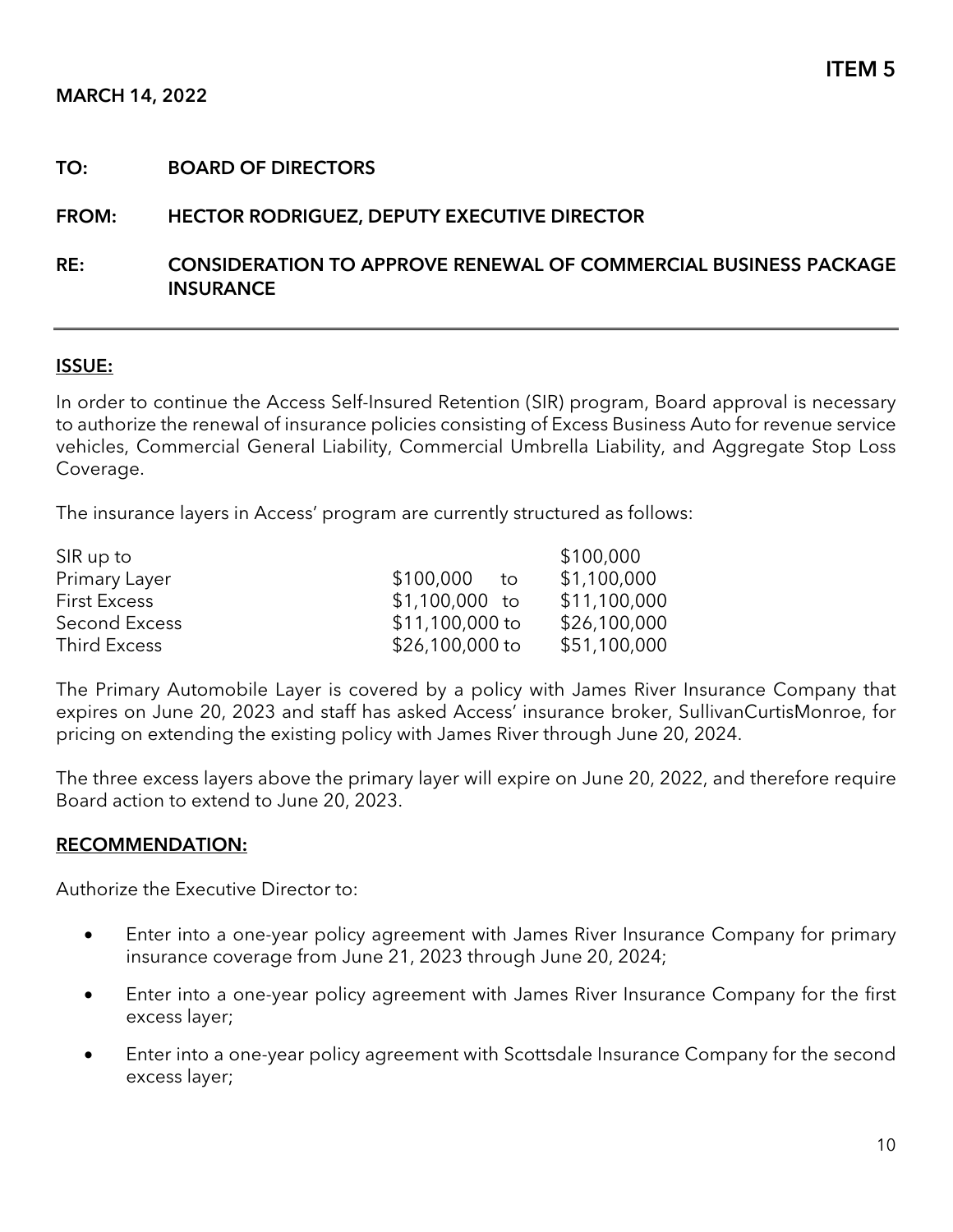- Enter into a one-year policy agreement with Liberty Insurance Company for the third excess layer;
- Enter into one-year policies with various carriers for the above-named insurance policies dependent on the outcome of the quotes received;
- Authorize an amount not to exceed \$7,500,000 for all of the above insurance layers.

## IMPACT ON BUDGET:

These costs will be included in Access' budget for FY2022/23. The funding for these policies will come from local funds.

## BACKGROUND:

The insurance placement process will be completed by June 20, 2022 for all layers except the primary layer. A report with specific insurance carrier and policy information will be transmitted to the Board.

The choice of an insurance carrier is based on a number of factors, i.e. financial strength, the 'A. M. Best Guide' industry rating, policy limits, potential covered losses and cost. SullivanCurtisMonroe has been instructed to obtain competitive bids in the placement of our insurance policies. Insurance companies have traditionally been very selective in bidding on the insurance Access currently carries, and as part of their process, conduct a detailed assessment of potential exposures to risk.

The amount requested for approval is an estimate based on information obtained from our insurance broker at the time of preparation of this Board item. Since quotes are generally not available until the date of the actual policy renewal, it is expected that the actual cost of the premiums will be lower than the stated estimate.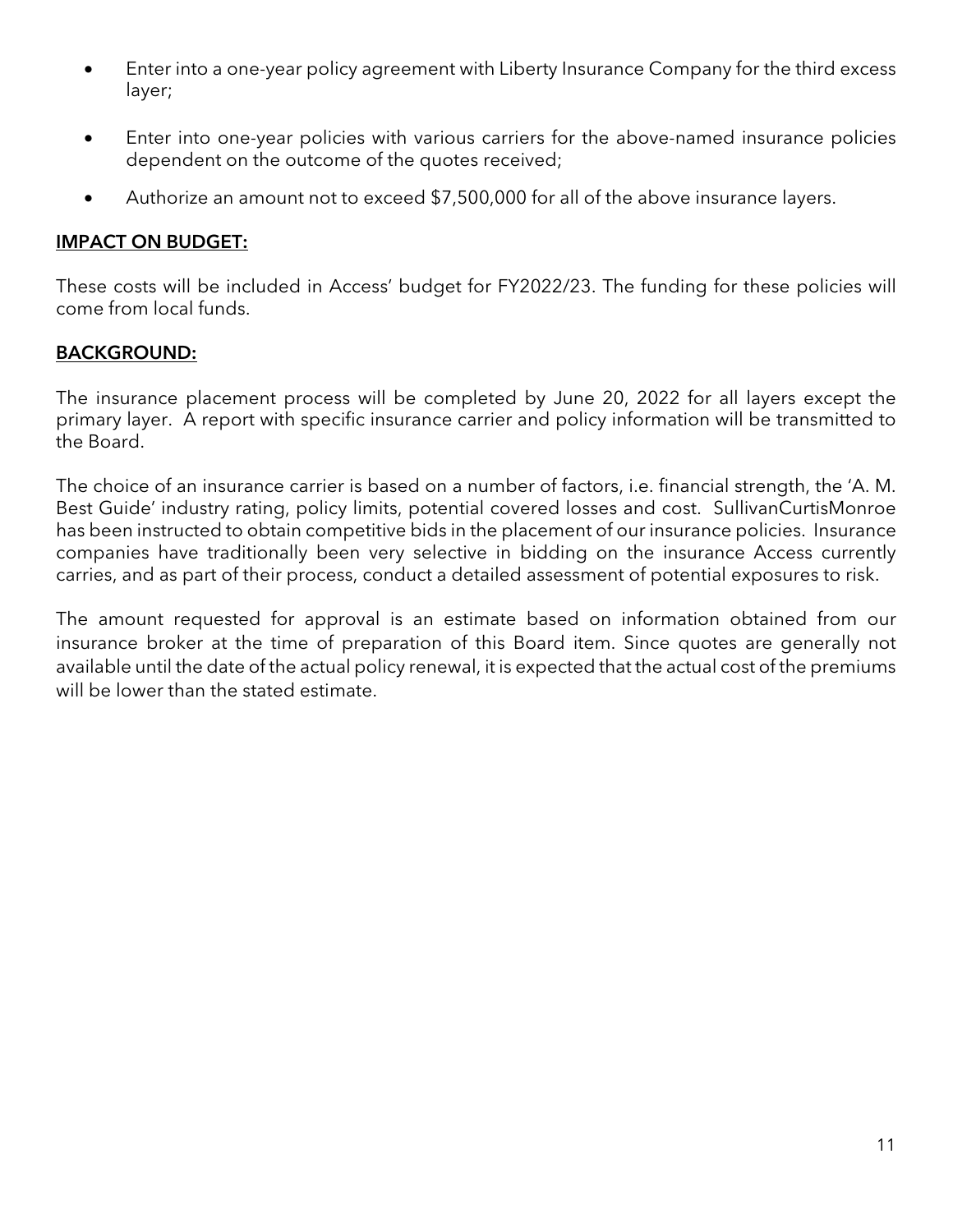#### FROM: HECTOR RODRIGUEZ, DEPUTY EXECUTIVE DIRECTOR

## RE: CONSIDERATION TO APPROVE POLICY TO ESTABLISH A FACILITIES DEVELOPMENT AND CONSTRUCTION FUND

#### ISSUE:

With the exception of its leased eligibility facility, Access Services relies on its contractors to provide suitable operating facilities to perform ADA paratransit services. While this has generally worked for the Agency since its inception, staff believes, for both economic and operational reasons, that the Agency must control, and ideally own, its own operating facilities to ensure that quality, consistent ADA paratransit services are provided over the coming decades.

Given that Access currently does not have a dedicated source of capital funds for facility development, staff has developed the Development and Construction Fund concept outlined below, which would be funded from any reimbursements from special services that Access performs or has performed in addition to other available funding.

#### RECOMMENDATION:

Authorize the Executive Director to:

- Establish a Facilities Development and Construction Fund and set aside the following funds for the purpose of developing and constructing operating facilities:
	- Direct COVID-19 reimbursements received from the Federal Emergency Management Agency (FEMA);
	- Direct COVID-19 reimbursements received from the County or the City of Los Angeles;
	- Direct reimbursements received from Medi-Cal;
	- Any other funds that may be appropriated by the Access Services Board of Directors or the Los Angeles County Metropolitan Transportation Authority (Metro) for this purpose.
- Direct staff to apply for facility construction grants as soon as practicable.